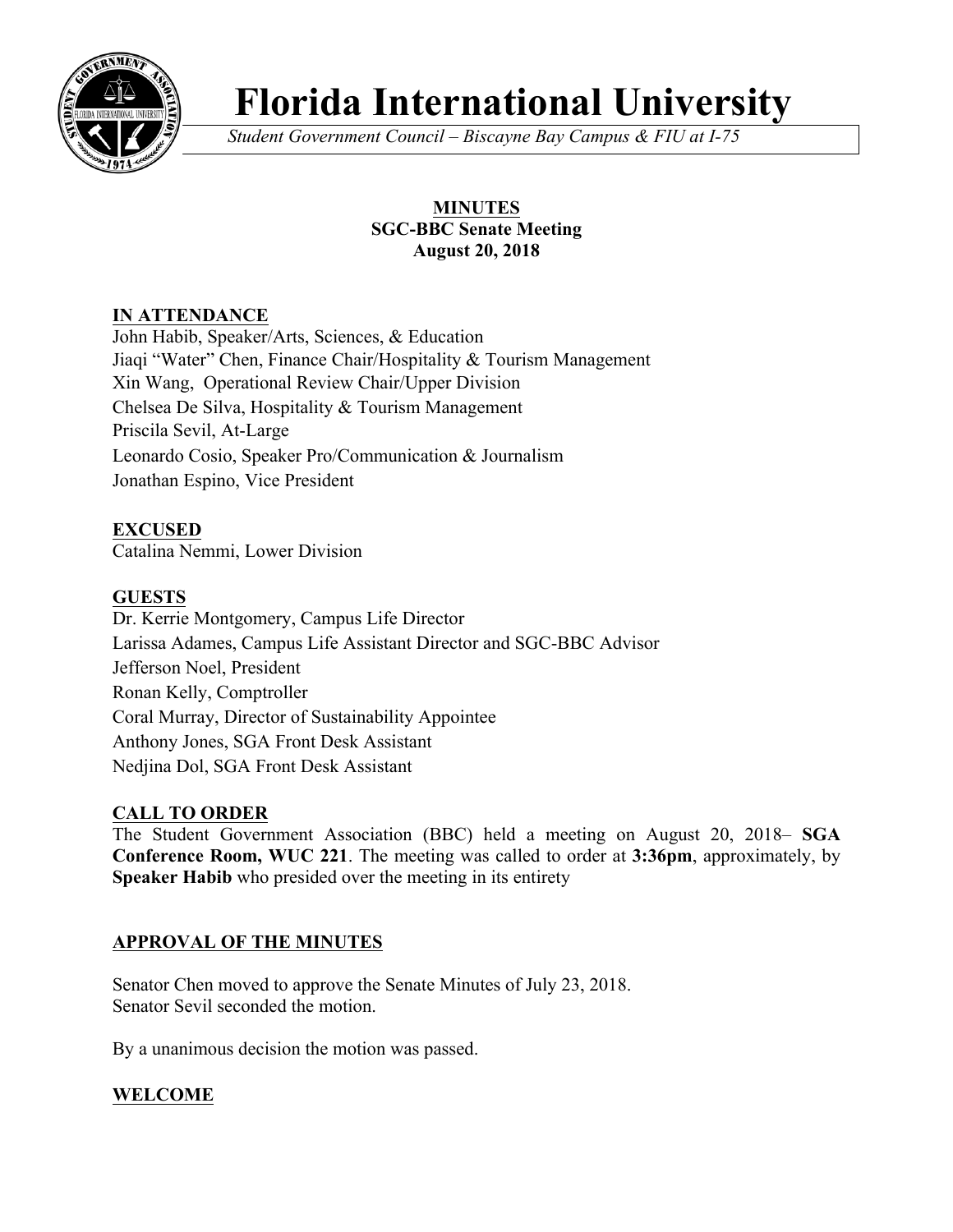Speaker Habib welcomed the council to the first senate meeting of the Fall 2018 semester and informed the council that he wanted to try to keep to keep the senate meetings as short and sweet as possible.

#### **SPEAKER REPORT**

Speaker Habib…

- Welcomed Senator Cosio back after his leave of absence.
- Stated that he is doing the best he can to ensure that this year's senate is the best that it can be and he is very happy with how the council has been doing their part to ensure that this year's senate is performing at its full potential.
- Informed the council of a few of the new things that are taking place within the senate such as a new council applications and updates to the senate's resolution homework.

# **VICE PRESIDENT REPORT**

Vice President Espino…

- Updated the council regarding the completion of the Reflexology Path, further stating that there will be a ribbon cutting ceremony on the upcoming Thursday and that President Rosenberg will be in attendance.
- Informed the council that Ms. Coral Murray will be presenting herself before council for the position of Director of Sustainability.
- Stated that he's added the majority of the resolutions from as far back as the 2009 SGA council to the Senate Homework.
- Informed the council that he's added meeting the dean and the assistant dean to the senate homework.

## **SPEAKER PRO TEMPORE**

Speaker Pro Cosio…

• Reminded the council that he is here for anyone who needs help and he's looking forward to getting involved in the council.

Speaker Habib Stated that he highly recommend all members of the council to speak with Speaker Pro Cosio regarding any advice about SGA.

#### **FINANCE CHAIR REPORT**

Senator Chen…

● Informed the council that there are currently no finance requests as of this time.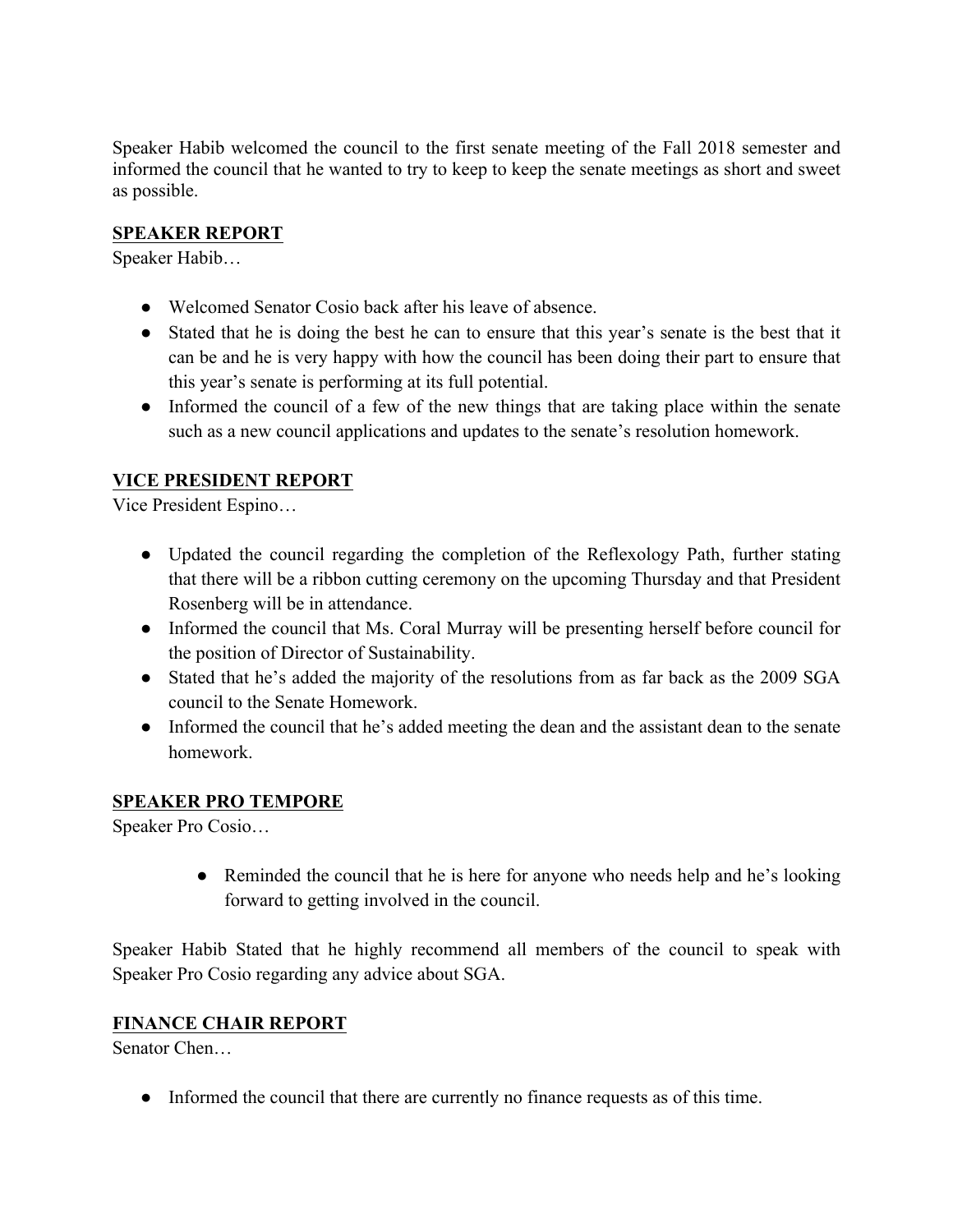# **INTERNAL AFFAIRS CHAIR REPORT**

Senator Sevil…

- Stated that she wished that everyone would have a great fall semester.
- Informed the council that there are no office hours for the week.

# **ADVISOR REPORT**

Ms.Adames…

- Reminded the senate of the various forms that needed to be completed on Panther Connect and to let her know if they had any trouble accessing any of the forms.
- Reminded the senate that they need to submit their office hours by next week.
- Informed the council that the ribbon cutting ceremony for the Reflexology Path will take place this Thursday and she is expecting to see the senate in attendance.
- Informed the council that SGA Day is taking place next week and that it will be broken up into two parts, one from  $11:00 - 2:00$  P.M. and the second from  $6:00 - 8:00$  P.M.
- Reminded the senate to look at the sign in sheet for tabling to see which events they will be available to table for.

Dr.Montgomery…

- Updated the council regarding Panther Connect.
- Stated that Panther Connect is the best way for all students and council members to know what's going on and reminded the senate to log in if they haven't done so already.
- Recommended that the senate attend the upcoming ribbon cutting ceremony to show their support.

## **SENATOR'S REPORT**

Senator De Silva…

• Updated the council regarding the senate resolution 2018.0006. She informed the senate that Melinda Parrot, Parking and Transportation Manager, is still on vacation until the 25th of August, so she will not receive a confirmation until then.

## **OLD BUSINESS**

## **A. Approval of the Minutes**

The senate reviewed the minutes of July 23, 2018.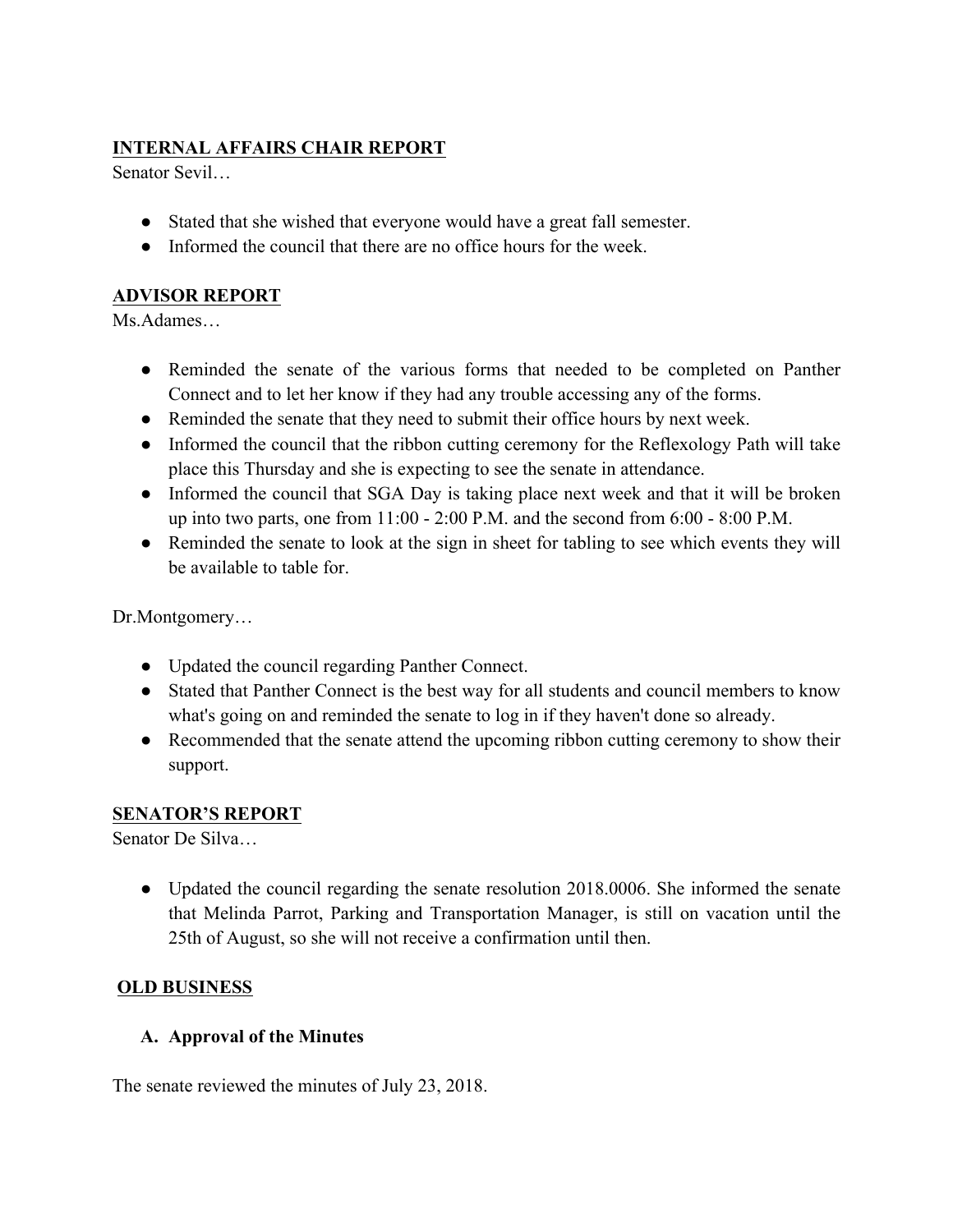The motions regarding the approval of the minutes are found under "APPROVAL OF MINUTES"

#### **NEW BUSINESS**

#### **A. Graduate Senator**

#### **I. Water (Jiaqi) Chen**

Speaker Habib opened the floor for 1 minute for Senator Chen to present herself for position of Graduate Senator, followed by 1 minute and 30 seconds of Q&A.

Senator Chen presented herself before council.

No questions were asked regarding Senator Chen's appointment to Graduate Senator

Senator Sevil moved to appoint Senator Chen to Graduate Senator. Senator Wang seconded the motion.

Roll Call Vote:

John Habib–Yay Jiaqi "Water" Chen–Yay Xin Wang–Yay Chelsea De Silva–Yay Priscila Sevil–Yay Leonardo Cosio-Yay

By a vote of 6/0/0, Senator Chen was appointed to Graduate Senator.

#### **B. Appointments**

#### **I. Coral Murray (Director of Sustainability)**

Speaker Habib opened the floor for 2 minutes for Ms. Murray to present herself before council for the position of Director of Sustainability, followed by 2 minutes of Q&A.

Ms. Murray presented herself before council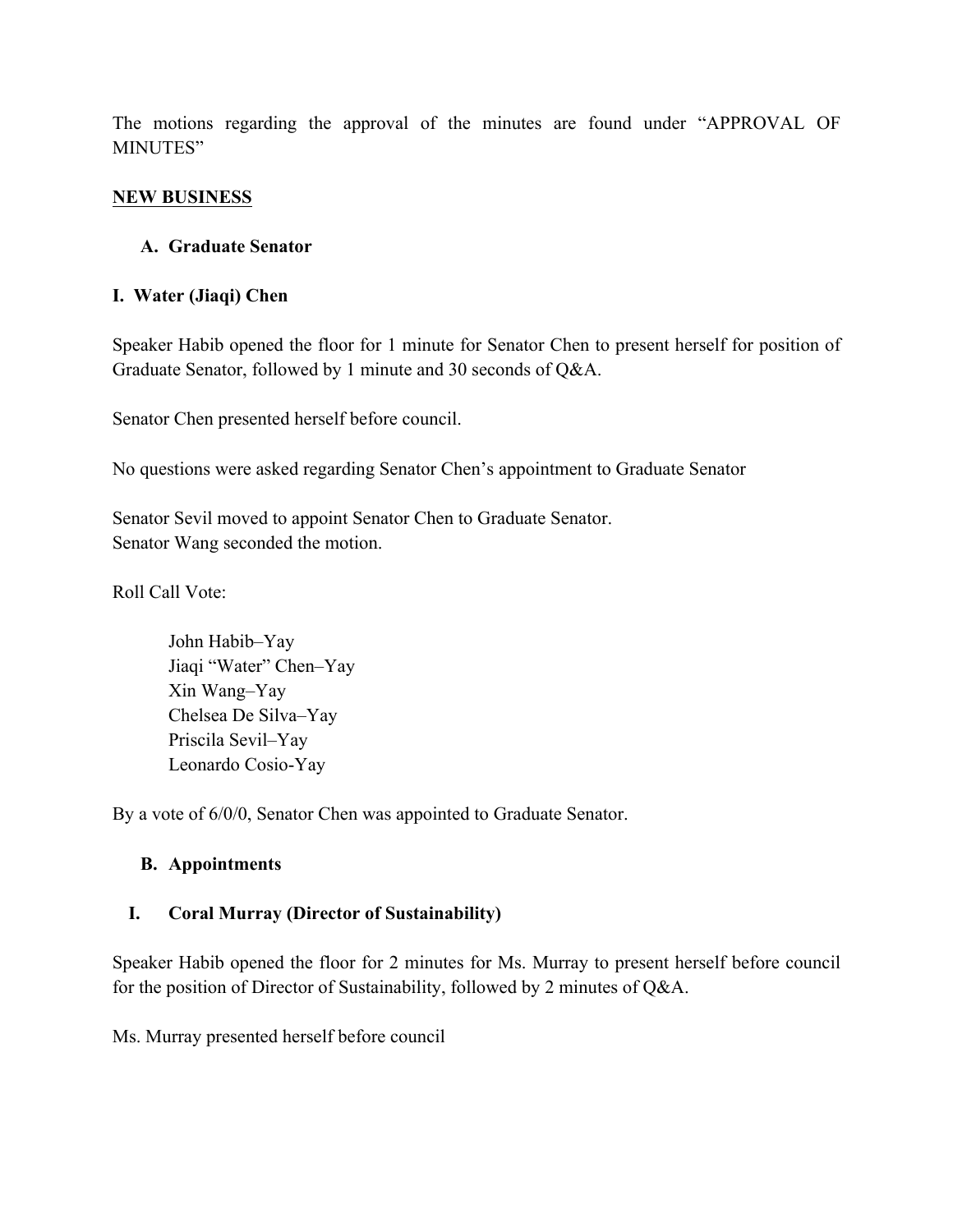The council asked Ms. Murray questions regarding her appointment and she answered them accordingly

Senator Cosio moved to appoint Ms. Murray to position of Director of Sustainability. Senator Sevil Seconded the motion.

Roll Call Vote:

John Habib–Yay Jiaqi "Water" Chen–Yay Xin Wang–Yay Chelsea De Silva–Yay Priscila Sevil–Yay Leonardo Cosio-Yay

By a vote of 6/0/0, Ms.Murray was appointed to Director of Sustainability.

### **C. Senate Resolution Homework Update & More**

- Vice President Espino updated the senate regarding the senate homework excel sheet.
- Vice President Espino informed the senate that he has added a "meet your deans" section which he expects the senate to use to help them to get to know the deans better.
- Vice President Espino elaborated on the updates he made to the resolution homework such as adding past resolutions from as far back as 2009.
- Vice President Espino stated that the senate can find all of the resolutions within Panther Connect and if the senate had any questions to please contact him.
- Vice President Espino informed the senate that he is currently in the process of crossing off the already completed resolution homeworks.

Speaker Habib stated that the senate speak to senator Sevil regarding their progress with the resolution homework so that she can update the Senate Resolution Homework sheet accordingly.

#### **D. U-Wide Bill 1802 (First Reading)**

- Speaker Habib presented to the senate the first reading of U-Wide Bill 1802.
- The senate discussed their thoughts and feelings regarding U-Wide Bill 1802 as well as ask questions which were answered accordingly.